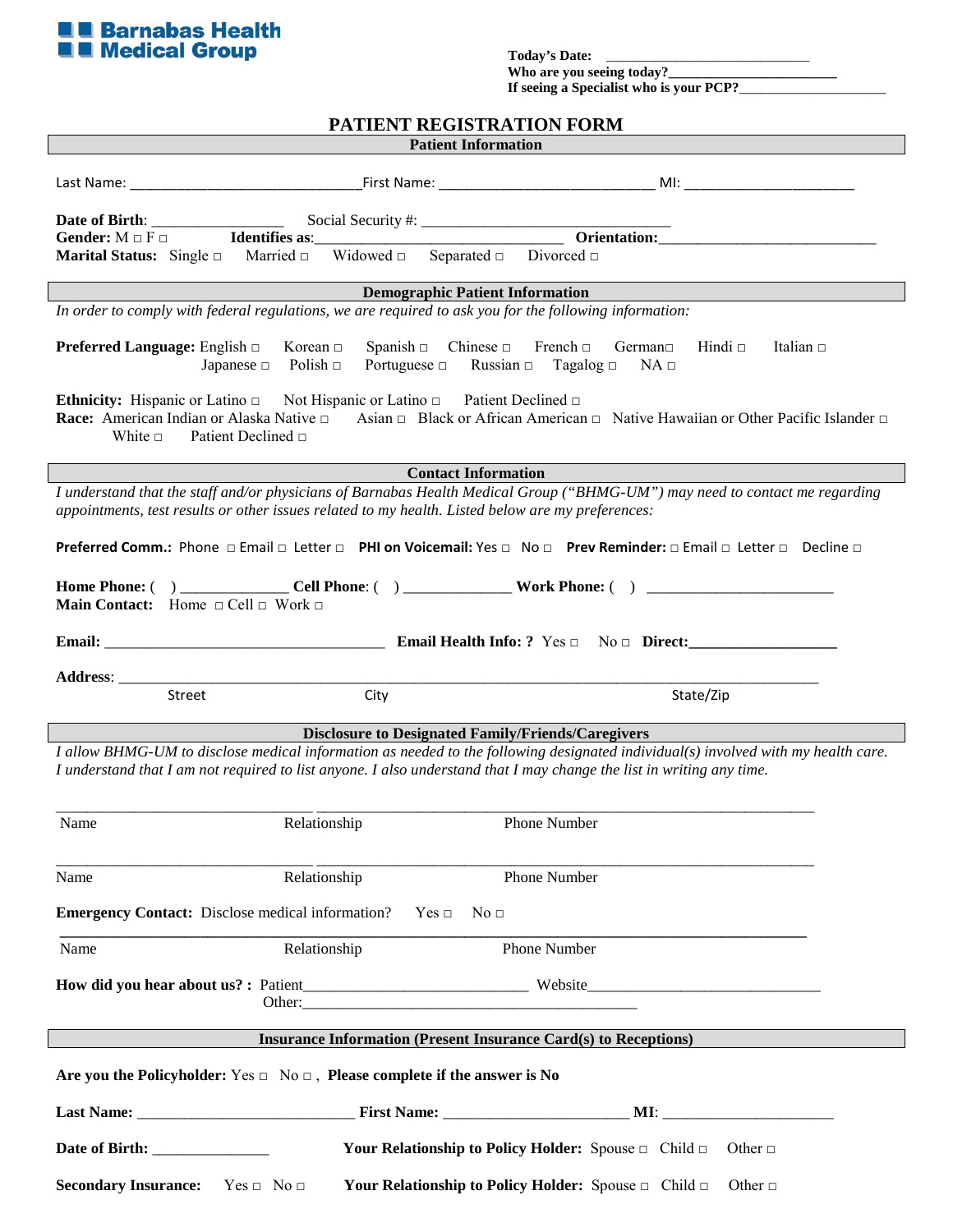| <b>EMR/Pharmacy</b>                                                                                                                                                                                                                                                                                                                                                                                                                                                                                                                                                                                                                                                                                                                                           |                                           |                                                                                                                                                                                                                                                                                                                                                                                                                                                                                                                                                                                                                                                                                                                                                                                                                                                                                                                                                                                                                                                                                                       |  |
|---------------------------------------------------------------------------------------------------------------------------------------------------------------------------------------------------------------------------------------------------------------------------------------------------------------------------------------------------------------------------------------------------------------------------------------------------------------------------------------------------------------------------------------------------------------------------------------------------------------------------------------------------------------------------------------------------------------------------------------------------------------|-------------------------------------------|-------------------------------------------------------------------------------------------------------------------------------------------------------------------------------------------------------------------------------------------------------------------------------------------------------------------------------------------------------------------------------------------------------------------------------------------------------------------------------------------------------------------------------------------------------------------------------------------------------------------------------------------------------------------------------------------------------------------------------------------------------------------------------------------------------------------------------------------------------------------------------------------------------------------------------------------------------------------------------------------------------------------------------------------------------------------------------------------------------|--|
|                                                                                                                                                                                                                                                                                                                                                                                                                                                                                                                                                                                                                                                                                                                                                               | City/State:                               | <b>Phone Number: (</b>                                                                                                                                                                                                                                                                                                                                                                                                                                                                                                                                                                                                                                                                                                                                                                                                                                                                                                                                                                                                                                                                                |  |
| Do you have a prescription Plan? Yes $\Box$ No $\Box$<br>Do you have a health care proxy/living will? Yes $\Box$ No $\Box$                                                                                                                                                                                                                                                                                                                                                                                                                                                                                                                                                                                                                                    |                                           | <b>Preference:</b> Brand □<br>Generic $\Box$                                                                                                                                                                                                                                                                                                                                                                                                                                                                                                                                                                                                                                                                                                                                                                                                                                                                                                                                                                                                                                                          |  |
| <b>No Known Allergies</b><br>$\Box$<br>Allergies: Latex □ Food                                                                                                                                                                                                                                                                                                                                                                                                                                                                                                                                                                                                                                                                                                |                                           | Medications:                                                                                                                                                                                                                                                                                                                                                                                                                                                                                                                                                                                                                                                                                                                                                                                                                                                                                                                                                                                                                                                                                          |  |
|                                                                                                                                                                                                                                                                                                                                                                                                                                                                                                                                                                                                                                                                                                                                                               |                                           | <b>Authorization to Access Electronic Prescription Records</b>                                                                                                                                                                                                                                                                                                                                                                                                                                                                                                                                                                                                                                                                                                                                                                                                                                                                                                                                                                                                                                        |  |
| applicable. I understand that my prescription history will become part of my BHMG-UM medical record.                                                                                                                                                                                                                                                                                                                                                                                                                                                                                                                                                                                                                                                          |                                           | I authorize Barnabas Health Medical Group - UM ("BHMG-UM") and its affiliated providers to view my external prescription history<br>via electronic prescribing services. I understand that prescription history from multiple other unaffiliated medical providers, insurance<br>companies, pharmacies and pharmacy benefit managers may be viewable by my providers and staff here, and it may include<br>prescriptions back in time for several years, and may include prescriptions to treat HIV, substance abuse and psychiatric conditions, if                                                                                                                                                                                                                                                                                                                                                                                                                                                                                                                                                   |  |
|                                                                                                                                                                                                                                                                                                                                                                                                                                                                                                                                                                                                                                                                                                                                                               | <b>Health Information Exchange (HIE)</b>  |                                                                                                                                                                                                                                                                                                                                                                                                                                                                                                                                                                                                                                                                                                                                                                                                                                                                                                                                                                                                                                                                                                       |  |
| UM offices, or may be requested from BHMG-UM's Privacy Officer.                                                                                                                                                                                                                                                                                                                                                                                                                                                                                                                                                                                                                                                                                               |                                           | BHMG-UM-UM also participates in electronic health information exchanges (HIEs) with hospitals and various other health care<br>providers. I authorize BHMG-UM and the HIEs with which it participates to share my health information, through the HIE networks,<br>for purposes permitted by law, including my treatment and coordination of my care, with all health care providers that are authorized<br>under the HIEs' policies and applicable law to access my information. I understand and agree that the information about me that may<br>be shared and accessed through the HIEs may include information about HIV/AIDS status, sexually transmitted diseases, family<br>planning, mental health treatment, genetic test results, use of alcohol and other substances and other sensitive categories of my health<br>information. I understand that I have the right to "opt-out" of having my information shared through HIEs, and instructions on how to<br>do that can be found in the BHMG-UM Notice of Privacy Practices, the HIE brochure which is available from participating BHMG- |  |
|                                                                                                                                                                                                                                                                                                                                                                                                                                                                                                                                                                                                                                                                                                                                                               | <b>Release and Assignment of Benefits</b> |                                                                                                                                                                                                                                                                                                                                                                                                                                                                                                                                                                                                                                                                                                                                                                                                                                                                                                                                                                                                                                                                                                       |  |
| I directly assign all health insurance benefits, to which I am entitled, by Medicare, Medicaid, Blue Cross, or any other insurance plans,<br>directly to the providers in BHMG-UM for services rendered on my behalf. I understand that I am financially responsible for all<br>charges, whether or not I am insured at the time of service, including deductibles, co-insurance, co-payments and benefits services that<br>are out of network, denied and/or not covered by my health insurance plan. I authorize BHMG-UM or any other holder of medical or<br>other information about me to release to Medicare, Medicaid, or Blue Cross, or any other insurance carriers or their authorized agents<br>any information needed for this or a related claim. |                                           |                                                                                                                                                                                                                                                                                                                                                                                                                                                                                                                                                                                                                                                                                                                                                                                                                                                                                                                                                                                                                                                                                                       |  |
|                                                                                                                                                                                                                                                                                                                                                                                                                                                                                                                                                                                                                                                                                                                                                               | <b>Consent to Treat</b>                   |                                                                                                                                                                                                                                                                                                                                                                                                                                                                                                                                                                                                                                                                                                                                                                                                                                                                                                                                                                                                                                                                                                       |  |
|                                                                                                                                                                                                                                                                                                                                                                                                                                                                                                                                                                                                                                                                                                                                                               |                                           | I, the undersigned, voluntarily consent to and authorize BHMG-UM through its physicians, employees, and/or agents, to provide such<br>medical care and examinations, on a continuing basis, and to administer such routine diagnostic, radiological and/or therapeutic<br>procedures, tests, and treatments as are considered necessary or advisable, in my diagnosis, care and treatment, in the judgment of my<br>BHMG-UM physician(s), including, but not limited to, collecting and testing bodily fluids, and administration of pharmaceutical<br>products. I acknowledge that no guarantees have been made to me about the results of any examination or treatment                                                                                                                                                                                                                                                                                                                                                                                                                              |  |
|                                                                                                                                                                                                                                                                                                                                                                                                                                                                                                                                                                                                                                                                                                                                                               | <b>Acknowledgments and Agreement</b>      |                                                                                                                                                                                                                                                                                                                                                                                                                                                                                                                                                                                                                                                                                                                                                                                                                                                                                                                                                                                                                                                                                                       |  |
| $\Box$ I acknowledge that I have been advised of my right to an Advance Directive.<br>$\Box$ I acknowledge receipt of the BHMG-UM Financial Policy, and agree to all the terms and conditions contained therein.<br>□ I acknowledge receipt of the Notice of Privacy Practices.<br>$\Box$ I agree to allow access to my electronic prescription records as described above.<br>$\Box$ I agree to the release and assignment of benefits as described above.<br>$\Box$ I agree to treatment as described above.<br>I have read this form, my questions have been answered, and I understand and agree to its content.                                                                                                                                          |                                           |                                                                                                                                                                                                                                                                                                                                                                                                                                                                                                                                                                                                                                                                                                                                                                                                                                                                                                                                                                                                                                                                                                       |  |
| Patient/Representative's Signature                                                                                                                                                                                                                                                                                                                                                                                                                                                                                                                                                                                                                                                                                                                            | Date                                      |                                                                                                                                                                                                                                                                                                                                                                                                                                                                                                                                                                                                                                                                                                                                                                                                                                                                                                                                                                                                                                                                                                       |  |
|                                                                                                                                                                                                                                                                                                                                                                                                                                                                                                                                                                                                                                                                                                                                                               |                                           | If signed by Authorized Representative, print name of Signatory Relationship to Patient/Authority to Sign for Patient                                                                                                                                                                                                                                                                                                                                                                                                                                                                                                                                                                                                                                                                                                                                                                                                                                                                                                                                                                                 |  |